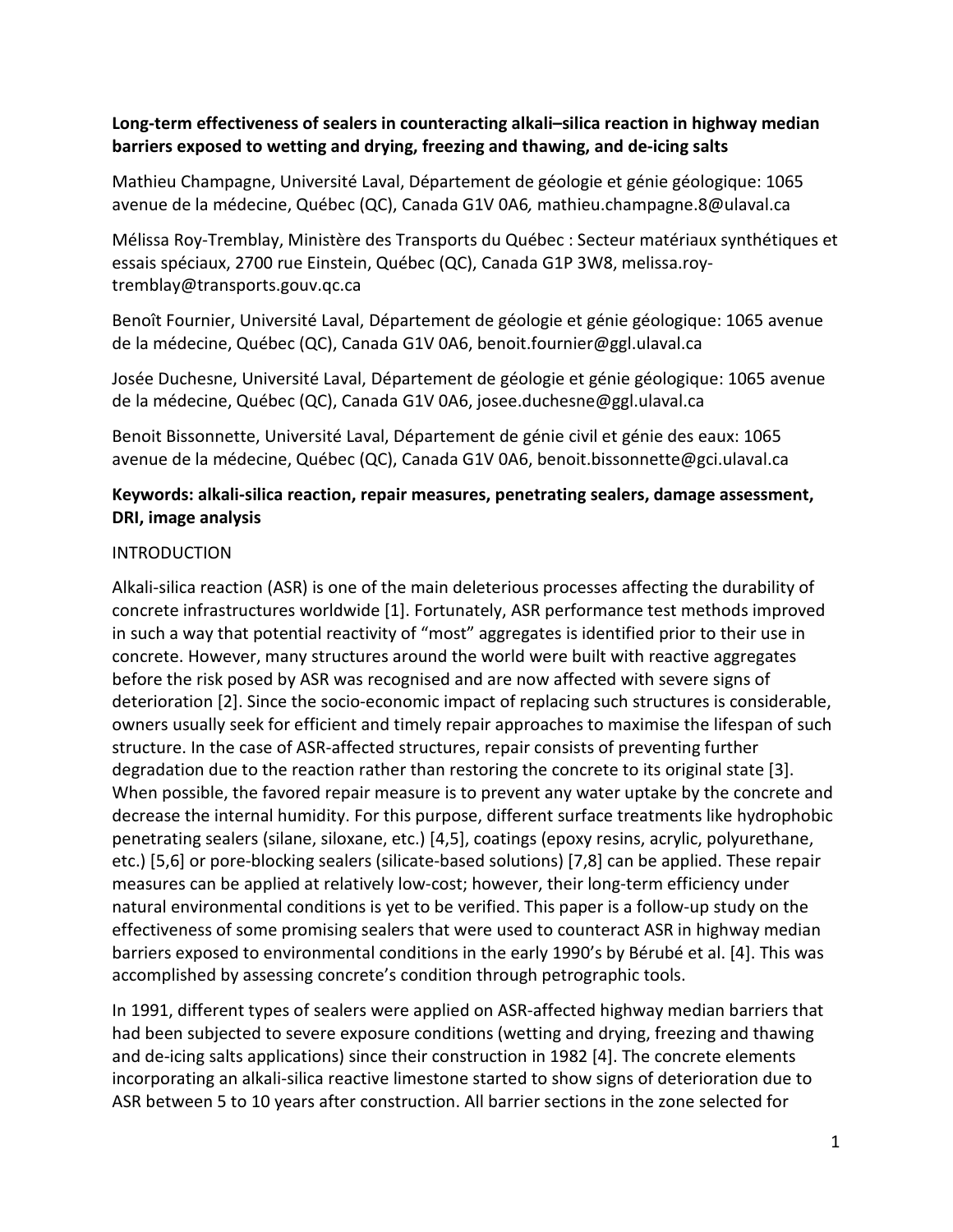treatment exhibited a similar surface condition characterized by moderately severe map cracking at the time of treatment. Four  $\approx$ 6 m-long barrier sections were first sealed with a silane (two), an oligosiloxane and a polysiloxane, while an additional silane treatment was applied in 1994 to one of the barriers previously sealed with silane. Their condition monitoring over 10 years showed that the aesthetic appearance of these median barriers was considerably improved, particularly those sealed with the silane. Furthermore, six years of measurements revealed that internal humidity was significantly reduced and expansion either stopped or decreased.

#### MATERIALS AND METHODS

In 2016, i.e. about 25 years after their first treatment, a visual inspection was carried out and pictures of the barriers of interest were taken, i.e. the four treated barriers, an untreated barrier and a barrier sheltered by a viaduct. Also, two cores were extracted from each of the above barriers to assess their internal damage. The cores were then split in two and one half polished using a portable wet stone grinder with a range of diamond-impregnated wet resin polishing pads. The polished section was then analysed through the Damage Rating Index (DRI), a semi-quantitative petrographic damage assessment tool developed by Grattan-Bellew & Danay [9].

# *The Damage Raring Index – DRI*

The DRI method is performed with the use of a stereomicroscope (about 15x magnification) where damage features generally associated with ASR are counted through a 1-1.5 cm<sup>2</sup> grid drawn on the surface of a polished concrete section. The number of counts corresponding to each type of petrographic features is then multiplied by weighting factors, whose purpose is to balance their relative importance towards the mechanism of distress (for instance ASR) (Table 1). For comparative purposes, the final DRI value is normalized to a 100 cm² area [9]. The weighing factors proposed originally by Grattan-Bellew & Danay [9] were chosen on a logical basis for ASR [10,11]. Following their work, the DRI was performed in many research programs (e.g. [12-15]) to assess the concrete's condition. But, because of the absence of a standard procedure for the DRI, different weighing factors, sample preparations and grid sizes were applied by the authors, thus making direct comparison of DRI results from one study to another quite difficult. The results of a recent intralab variability study on the DRI by Villeneuve et al. [10] encouraged most (if not all) recent studies involving DRI (e.g. [11,16-22]) to apply a new set of weighing factors (Table 1), sample preparation and grid size, in a collective effort towards comparing results from different labs. Furthermore, the reliability of the new procedure was assessed by Sanchez et al. [11, 17, 20], and a DRI damage classification for ASR was proposed by Sanchez et al. [20] and Fournier et al. [23] using Villeneuve et al.'s [10] procedure.

# *Condition assessment of the median barriers*

The extent of surface cracking on the median barriers was assessed by image analysis of a series (≈3) of pictures of the same barrier taken with different angles. The weighted average *total length of cracking* (L<sub>tot</sub>), i.e the summation of the length of all cracks over the whole area analysed as proposed by Rivard et al. [24], was obtained with ImageJ, an open source image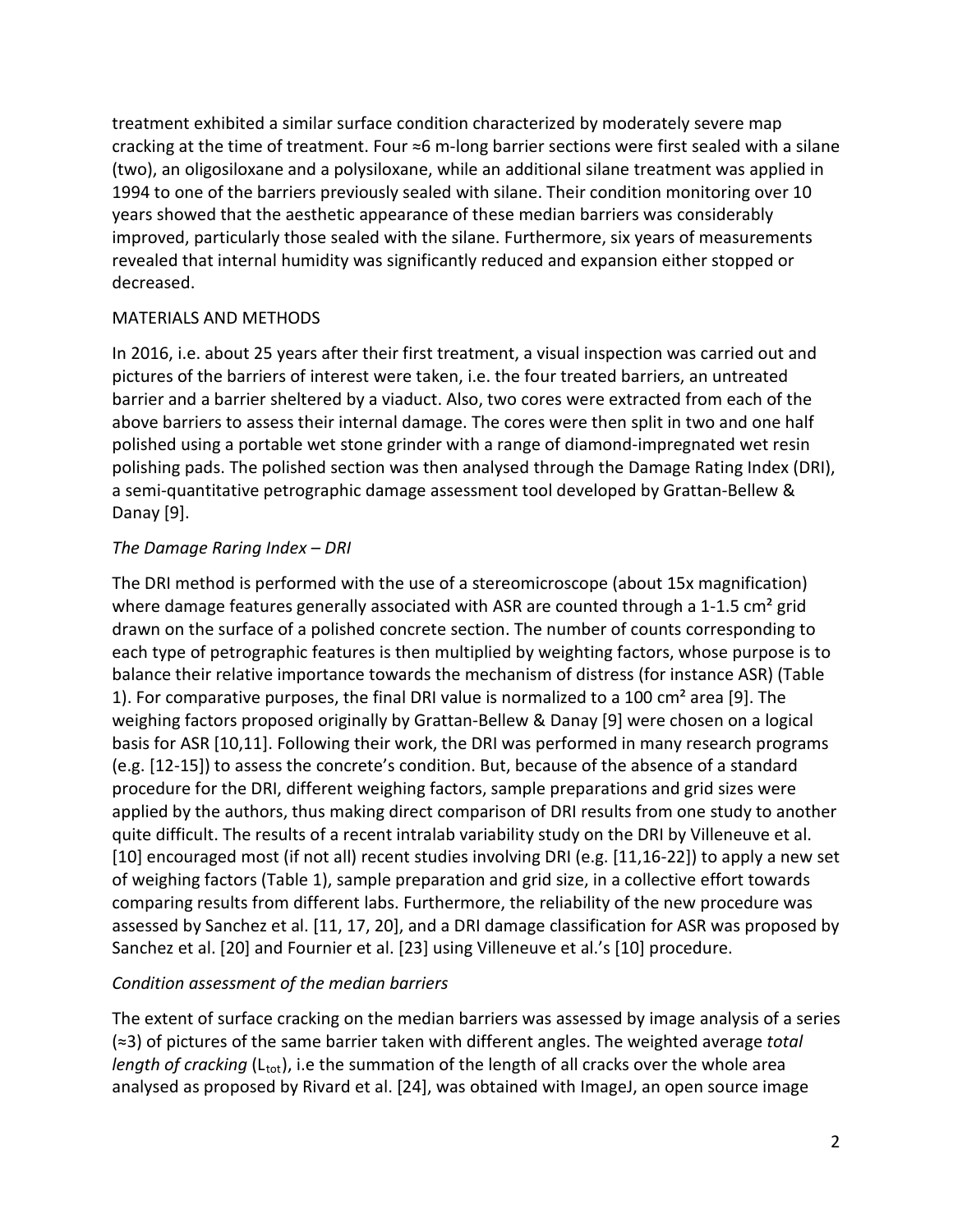processing program. The pictures were first converted to 8 bits images (shades of grey), scaled (with a measuring tape placed on the barrier before taking the pictures) and reversed to make cracks appear white. A median filter was applied to facilitate cracks detection. The cracks were traced semi-automatically with the Simple Neurite Tracer plugin (Figure 1). To better match the internal damage assessed with DRI, only the upper portion of the barrier section was considered (Figure 1), since the cores were extracted from that part. The L<sub>tot</sub> (cm/cm<sup>2</sup>) is then automatically calculated by ImageJ for a selected surface area.

| Petrographic features                          |                                                         | Acronyms   | Weighing factor |      |
|------------------------------------------------|---------------------------------------------------------|------------|-----------------|------|
|                                                |                                                         |            | [9]             | [10] |
| Crack in the                                   | Closed (without reaction products)                      | CCA        | 0.75            | 0.25 |
| particles                                      | Opened or in a fine network (without reaction products) | <b>OCA</b> |                 |      |
| (> 1 mm)                                       | Opened or in a fine network (with reaction products)    | $CA + RP$  |                 |      |
| Crack in the                                   | Without reaction products                               | CCP        |                 |      |
| cement paste                                   | With reaction products                                  | $CCP + RP$ |                 | 3    |
| Debonded aggregate (> 1 mm)                    |                                                         | Debon      |                 |      |
| Reacted aggregate particle (> 1 mm)            |                                                         | <b>RAP</b> | ---             | 2    |
| Reaction rim $($ 1 mm $)$                      |                                                         | RR         | 0.5             |      |
| Reaction products in voids of the cement paste |                                                         | <b>RPV</b> | 0.5             |      |

*Table 1: Petrographic features along with the weighing factors used for DRI determination.*





# RESULTS

Figure 2 showcases the field conditions of a treated (silane) and an untreated barrier section approximately 25 years after treatment. Furthermore, the conditions of the barriers can be compared to the barrier section sheltered from rain (i.e. under the deck of an adjacent bridge). It can be noticed that the field conditions are the best under the bridge deck, which is somewhat surprising because this barrier is still in contact with splashing water from cars during rainy days. It can also be noted that a longitudinal crack appears in the bottom part of all barriers, which is thought to be associated to combined effects of freezing and thawing and rebar corrosion.

Figure 3 displays the full results of the internal damage assessment of the six median barriers obtained with the DRI using Villeneuve et al.'s [10] procedure (weighted average of two cores per barrier section). One can notice a significantly lower damage degree of all treated barriers compared to the control (exposed) one, and this result is even more significant for the barrier treated twice. According to the DRI damage classification for ASR provided by Sanchez et al.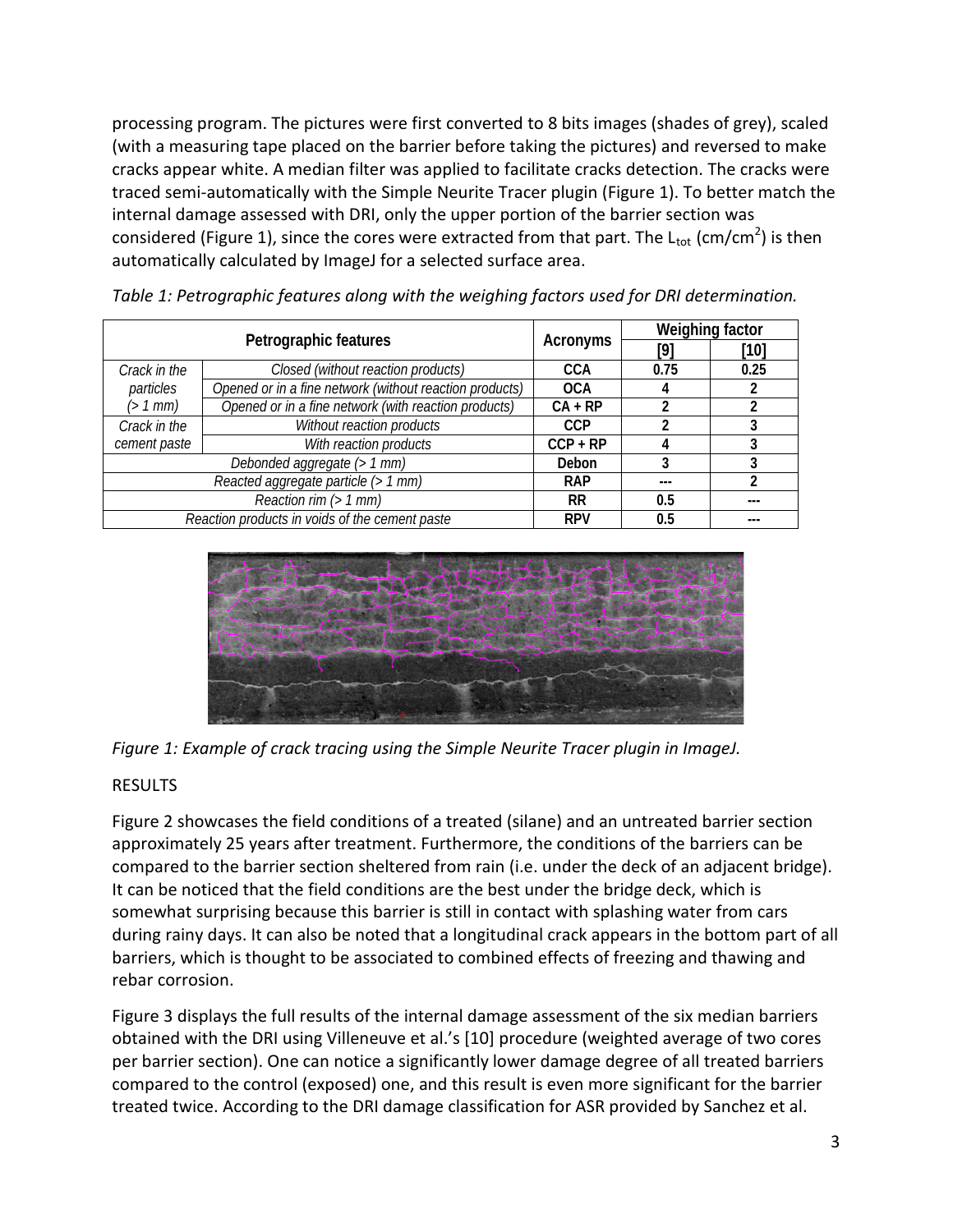[20], the control barrier is considered "highly damaged", whereas all treated barriers are "marginally damaged". Moreover, the cores extracted from the barrier section sheltered from rain shows by far the least damage amongst all, with a "negligible internal damage" due to ASR. Typical microtextural characteristics of ASR affected concrete at the three damage degrees mentioned above are illustrated in Figure 2.



*Figure 2: Comparison of the field condition of the control, the silane treated and the sheltered barrier sections, along with typical microtextural characteristics observed at ≈15x.*

Figure 4 shows a good correlation between the surficial and internal conditions of the barrier sections assessed in this study. However, this correlation is based on only six barriers, which is not enough to provide appropriate conclusions based on the correlation coefficient. According to the  $L_{\text{tot}}$  measured, the silane-treated barriers still show less visual cracking compared to the other treated barriers.

# **CONCLUSION**

The results obtained in this study indicate that, more than 25 years after their first treatment, all treated median barrier sections show significantly lower visual (external) and internal damage than the control (exposed) median barrier section. Among all assessed barrier sections, the one sheltered from direct rain fall under a bridge deck was significantly less affected by ASR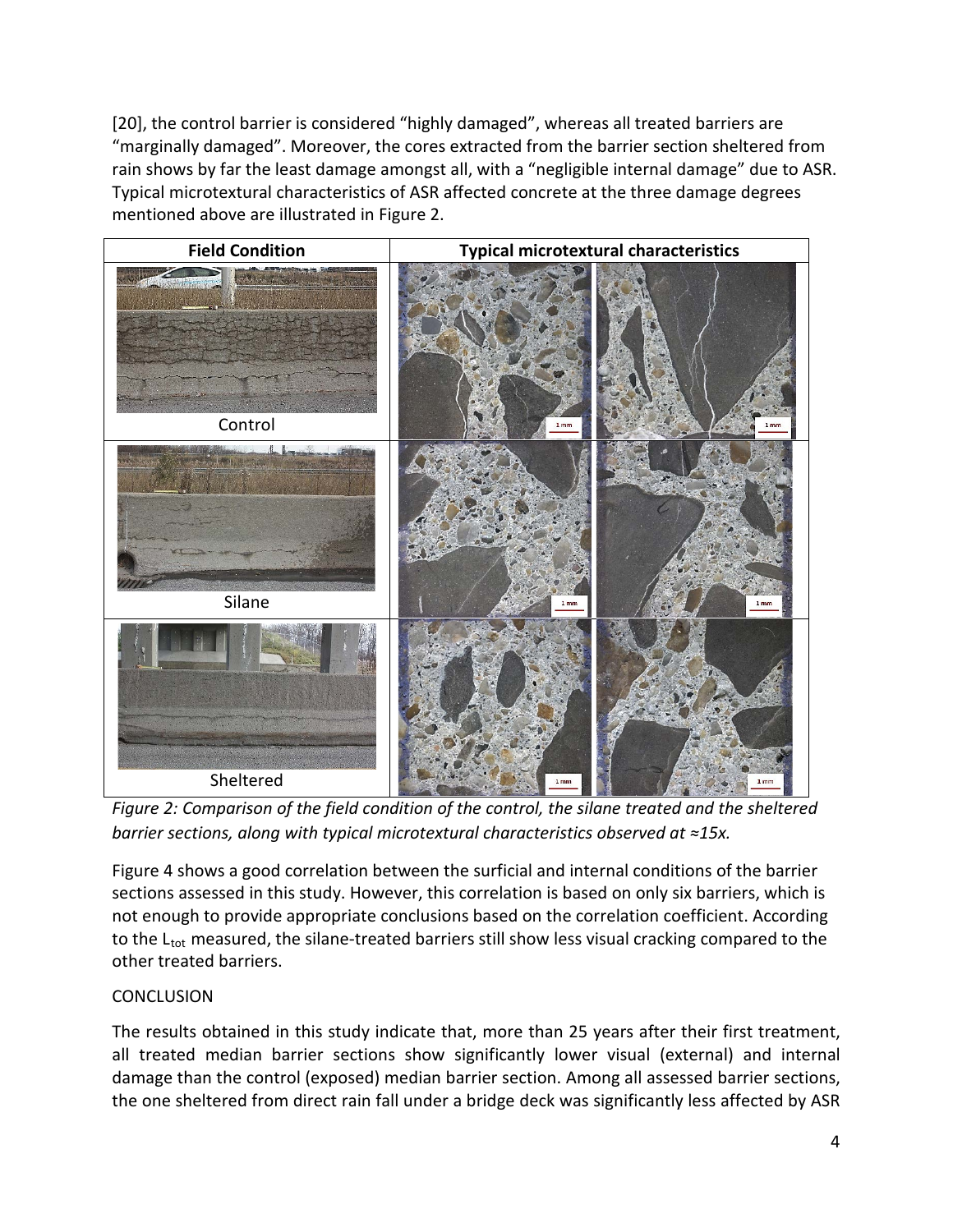than the others. Furthermore, the silane-treated section still shows less visual cracking than the oligosiloxane/polysiloxane-treated sections.

A new crack mapping assessment method was developed in this study using image analysis. Based on the results obtained by comparative condition assessments with image analysis and DRI, this tool is promising and encourages further development as it is much less timeconsuming, easy to apply and does not require to extract cores from the concrete element.



*Figure 3: Internal damage assessment of all cores (two per section) displayed as DRI bar charts showing the contribution of each petrographic features; the black star indicates the average DRI values for each set of cores from the different barrier sections*. *The acronyms are defined in Table 1.*



*Figure 4: Comparison of the crack mapping in the form of total length of cracking determined by image analysis and the internal damage determined by DRI.*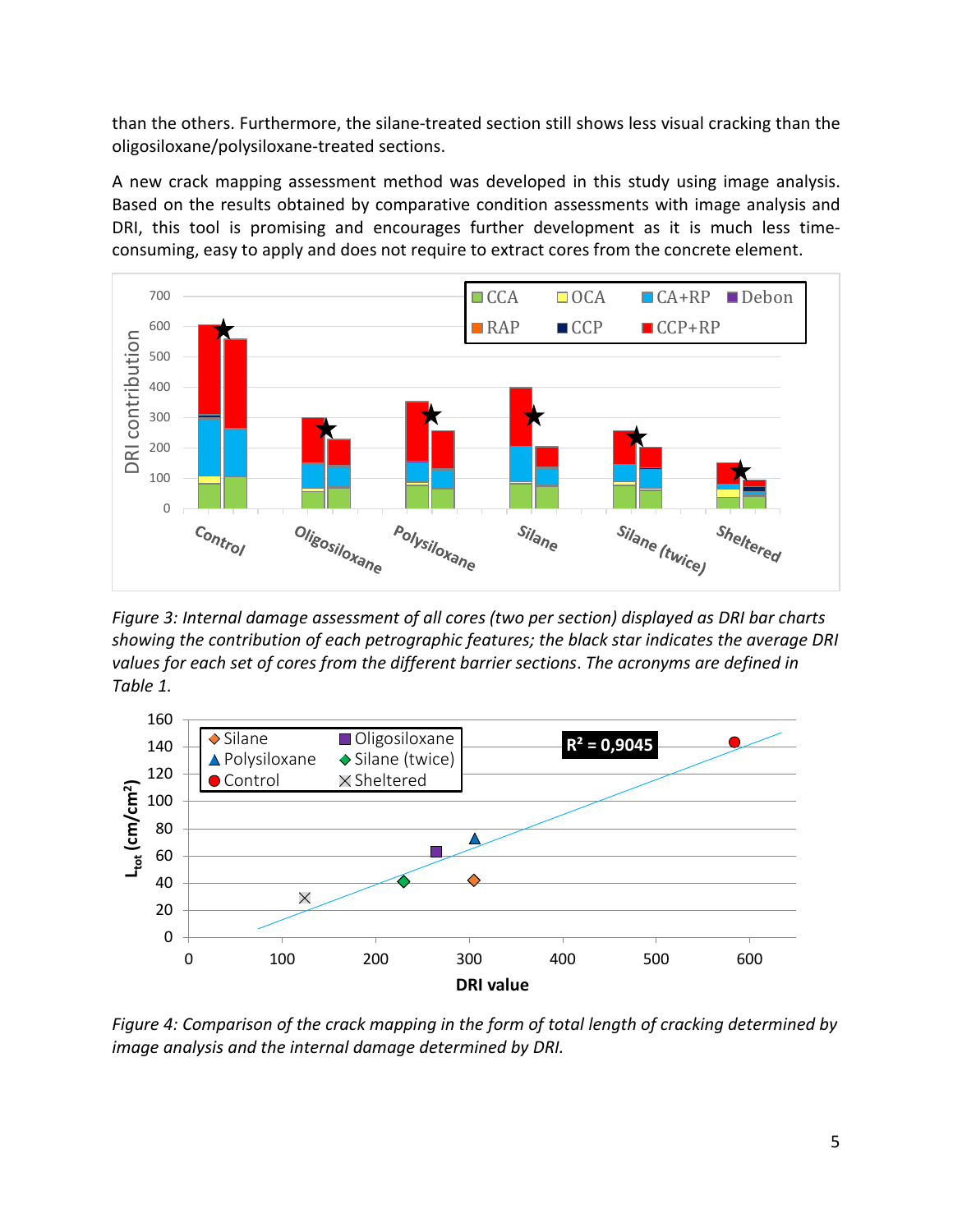#### ACKNOWLEDGEMENTS

The authors would like to acknowledge the *Ministère des Transports du Québec* (MTQ) for their technical support to allow us to go back to the research site and extract cores from the median barriers. Furthermore, the authors would like to acknowledge the Norwegian Public Roads Administration (Statens vegvesen) for the financial support.

#### REFERENCES

- [1] Fournier, B., & Bérubé, M.-A. (2000). Alkali-aggregate reaction in concrete: a review of basic concepts and engineering implications. Canadian Journal of Civil Engineering, 27, 167-191.
- [2] Dunant, C. F., & Bentz, E. C. (2012). The effect of multi-axial restraint on ASR-affected concrete. Proceedings of the 14th International Conference on Alkali-Aggregate Reaction (ICAAR), (pp. 1-10). Austin (Texas).
- [3] Godart, B., & de Rooij, M. (2017). Diagnosis, Appraisal, Repair and Management. In I. Sims, & A. Poole, Alkali Aggregate-Reaction in Concrete A World Review (pp. 119-166). Boca Raton, London, New York & Leiden: CRC Press.
- [4] Bérubé, M.-A., Chouinard, D., Pigeon, M., Frenette, J., Rivest, M., & Vézina, D. (2002). Effectiveness of sealers in counteracting alkali-silica reaction in highway median barriers exposed to wetting and drying, freezing and thawing, and deicing salt. Canadian Journal of Civil Engineering, 29, 329-337.
- [5] Thomas, M. D., Fournier, B., & Folliard, K. J. (2013). Alkali-Aggregate Reactivity (AAR) Fact Book. The Transtec Group, Inc. Washington DC: Office of Pavement Technology Federal Highway Administration.
- [6] Almusallam, A., Khan, F., Dulaijan, S., & Al-Amoudi, O. (2003). Effectiveness of surface coatings in improving concrete durability. Cement & Concrete Composites, 25, 473-481.
- [7] Moon, H. Y., Shin, D. G., & Choi, D. S. (2007). Evaluation of the durability of mortar and concrete applied with inorganic coating material and surface treatment system. Construction and Building Materials, 21, 362-369.
- [8] Dai, J.-G., Akira, Y., Wittmann, F., Yokota, H., & Zhang, P. (2010). Water repellent surface impregnation for extension of service life of reinforced concrete structures in marine environments: The role of cracks. Cement & Concrete Composites, 32, 101-109.
- [9] Grattan-Bellew, P., & Danay, A. (1992). Comparison of laboratory and field evaluation of alkali-silica reaction in large dams. International Conference on Concrete Alkali-Aggregate Reactions in Hydraulic Plants and Dams (pp. 1-23). Fredericton: Canadian Electrical Association.
- [10] Villeneuve, V., Fournier, B., & Duchesne, J. (2012). Determination of the damage in concrete affected by ASR - The Damage Rating Index (DRI). 14th International Conference on Alkali-Aggregate Reaction (ICAAR) (pp. 1-10). Austin, Texas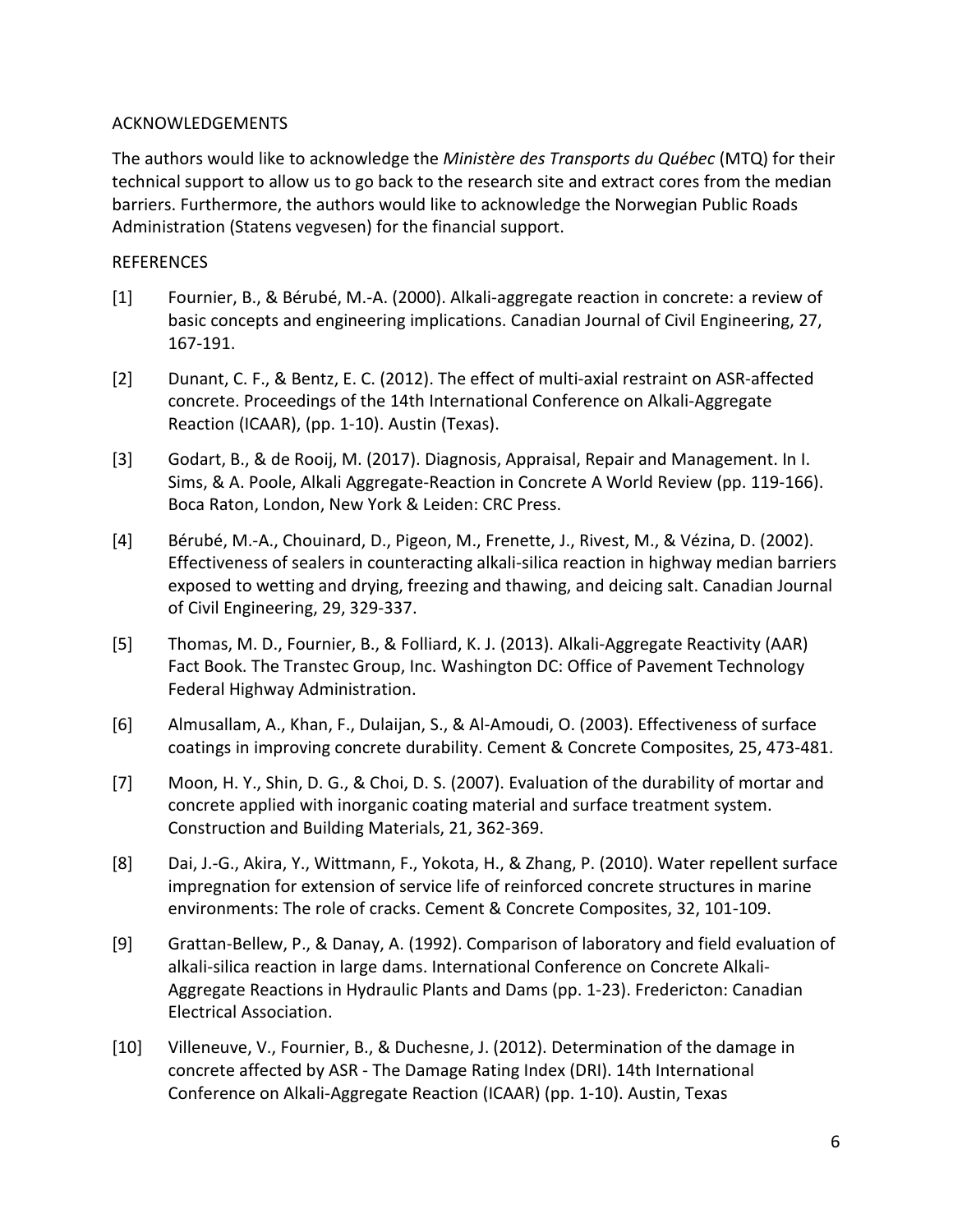- [11] Sanchez, L., Fournier, B., Jolin, M., & Duchesne, J. (2015). Reliable quantification of AAR damage through assessment of the Damage Rating Index (DRI). Cement and Concrete Research, 67, 74-92.
- [12] Hagelia, P. (2004). Origin of map cracking in view of the distribution of air voids, strength and ASR-gel. Proceedings of the 12th International Conference on Alkali-Aggregate Reaction (ICAAR), (pp. 1-12). Beijing (China).
- [13] Rivard, P., & Ballivy, G. (2005). Assessment of the expansion related to alkali-silica reaction by the Damage Rating Index method. Construction and Building Materials, 19, 83-90.
- [14] Grattan-Bellew, P., & Mitchell, L. (2006). Quantitative petrographic analysis of concrete – The Damage Rating Index (DRI) method, a review. 8th International CANMET-ACI Conference on Recent Advances in Concrete Technology - Marc-André Bérubé Symposium on AAR in Concrete, (pp. 321-334). Montréal (Canada).
- [15] Powers, L. J., & Shrimer, F. H. (2007). Quantification of ASR in concrete: An introduction to the Damage-Rating Index method. Proceedings of the 29th Cement Microscopy International Conference (ICMA) (pp. 345-353). Québec, (Canada): International Cement Microscopy Association.
- [16] Bentivegna, A. F., & Ideker, J. H. (2016). Application of prognosis and diagnosis techniques of ASR for a historic structure. Proceedings of the 15th International Conference on Alkali-Aggregate Reaction (ICAAR), (pp. 1-10). São Paulo (Brazil).
- [17] Sanchez, L. F., Fournier, B., Jolin, M., Bedoya, M. A., Bastien, J., & Duchesne, J. (2016). Use of Damage Rating Index to Quantify Alkali-Silica Reaction Damage in Concrete: Fine versus Coarse Aggregate. ACI Materials Journal, 113, 395-407.
- [18] Martin, R.-P., Sanchez, L., Fournier, B., & Toutlemonde, F. (2017). Evaluation of different techniques for the diagnosis & prognosis of Internal Swelling Reaction (ISR) mechanisms in concrete. Construction and Building Materials, 156, 956-964.
- [19] Gautam, B. P., & Panesar, D. K. (2017). The effect of elevated conditioning temperature on the ASR expansion, cracking and properties of reactive Spratt aggregate concrete. Construction and Building Materials, 140, 310-320.
- [20] Sanchez, L. L., Fournier, B., Jolin, M., Mitchell, D., & Bastien, J. (2017). Overall assessment of Alkali-Aggregate Reaction (AAR) in concretes presenting different strengths and incorporating a wide range of reactive aggregate types and natures. Cement and Concrete Research, 93, 17-31.
- [21] Deschenes, R. A., Giannini, E. R., Drimalas, T., Fournier, B., & Hale, W. M. (2018). Mitigating Alkali-Silica Reaction and Freezing and Thawing in Concrete Pavement by Silane Treatment. ACI Materials Journal, 115, 685-694.
- [22] Rodrigue, A., Duchesne, J., Fournier, B., & Bissonnette, B. (2018). Influence of added water and fly ash content on the characteristics, properties and early-age cracking